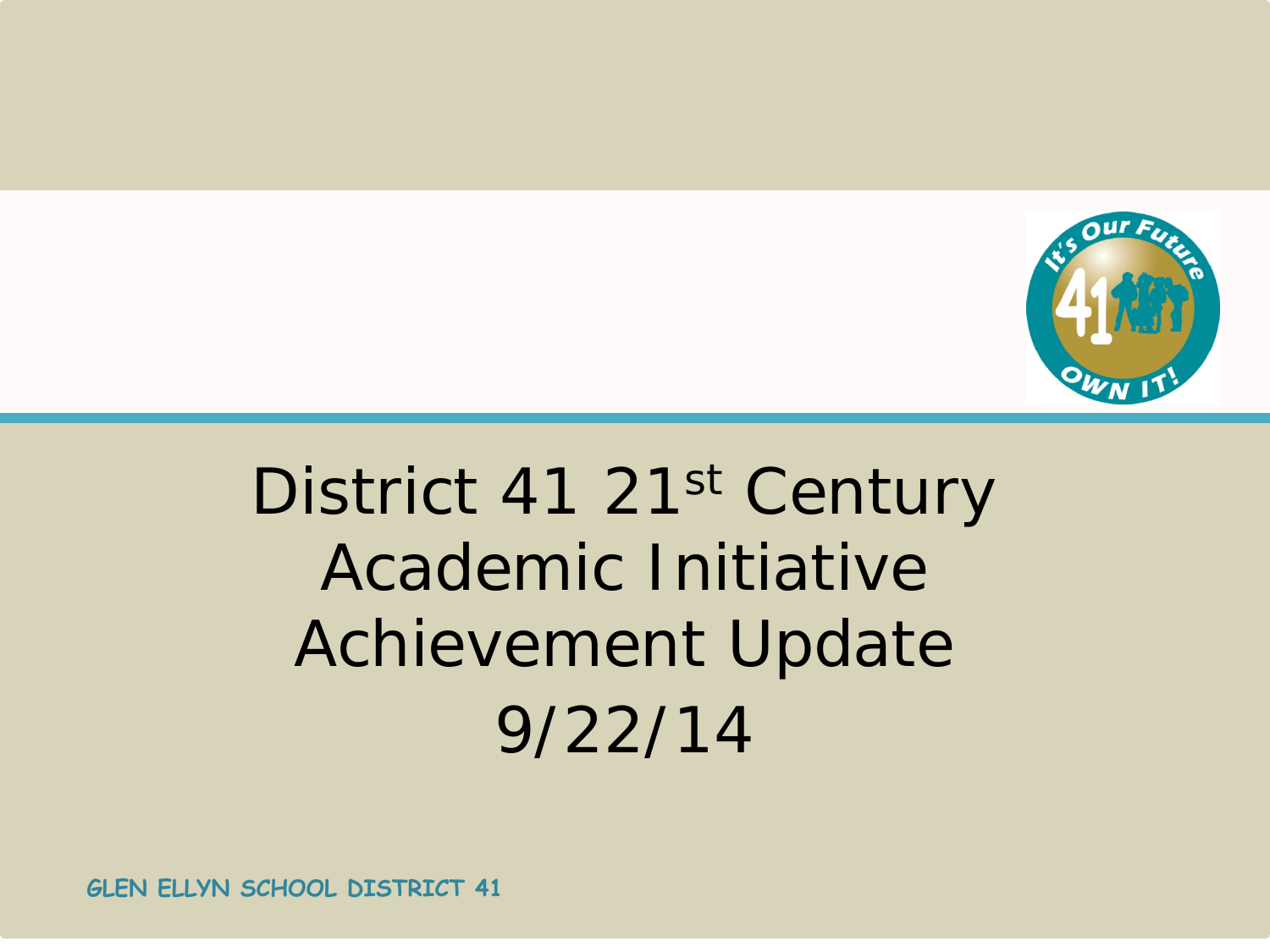# ISAT/MAP Tests

- The Illinois Standards Achievement Test (ISAT) measures individual student achievement relative to the Illinois Learning Standards. The results give parents, teachers, and schools *one measure* of student learning and school performance. (2013 test included 10 – 20% common core aligned questions; 2014 test 100% aligned. Last year for the ISAT test)
- The Measures of Academic Progress (MAP) test is a common core-aligned computerized, adaptive test that reflects the instructional level of each student and measures growth over time, independent of grade level or age. The results give parents, teachers, and schools an additional *measure* of student learning.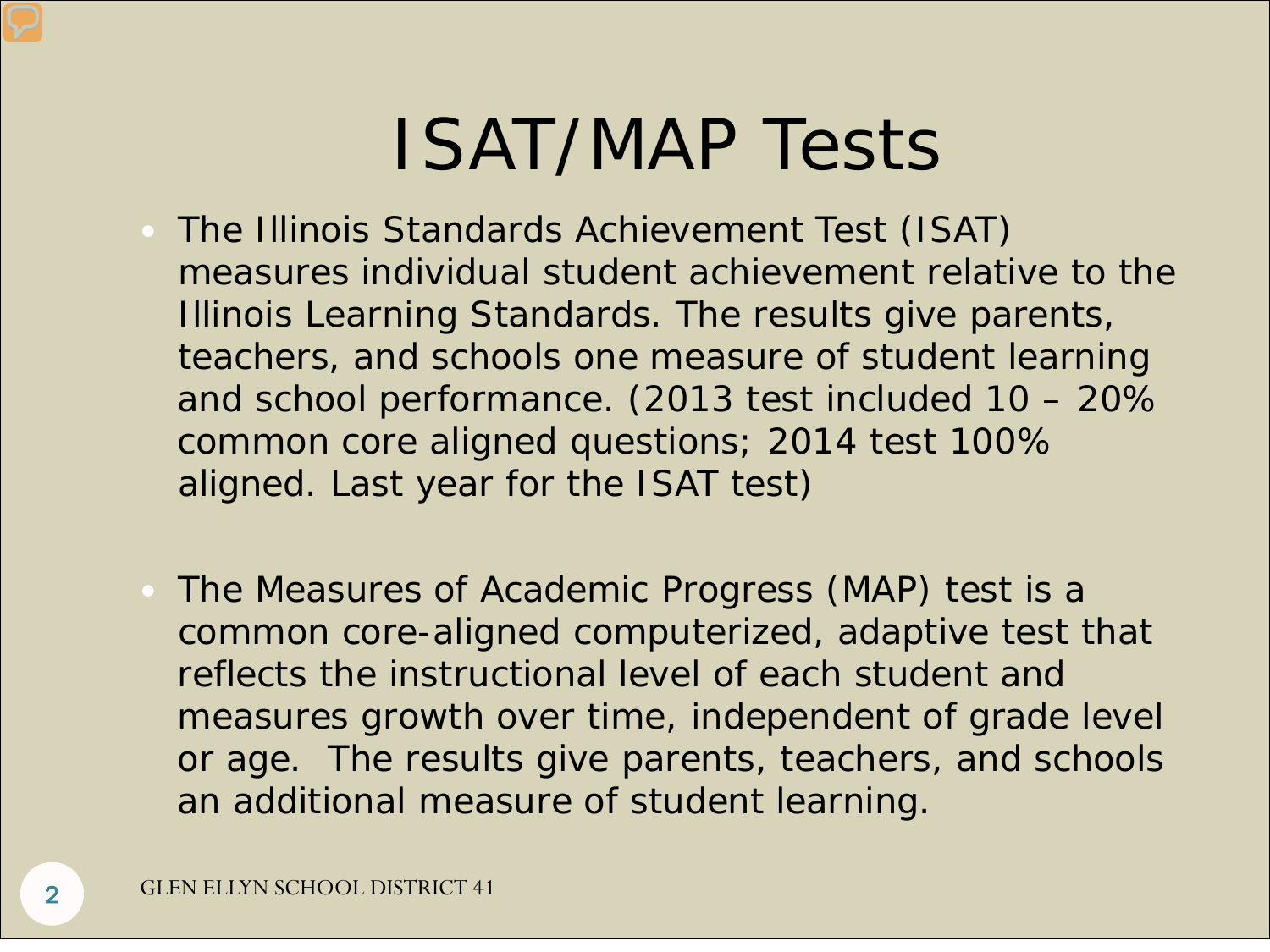Data in the tables show the percentage of District 41 students meeting or exceeding state standards in reading, math and science compared to the state scores.

| 2014 ISAT Performance - Reading |                    |                           |  |  |
|---------------------------------|--------------------|---------------------------|--|--|
| Grade                           | <b>D41</b>         | <b>State</b>              |  |  |
|                                 | X of Meets/Exceeds | <b>X</b> of Meets/Exceeds |  |  |
|                                 |                    |                           |  |  |
| з                               | 70.6               | 55.3                      |  |  |
| 4                               | 70.3               | 56.4                      |  |  |
| 5                               | 75.8               | 58.2                      |  |  |
| 6                               | 78.3               | 57.3                      |  |  |
| 7                               | 81.7               | 59.4                      |  |  |
| 8                               | 81.1               | 56.3                      |  |  |

#### 2014 ISAT Performance - Math

| Grade | D41                | <b>State</b>       |
|-------|--------------------|--------------------|
|       | X of Meets/Exceeds | X of Meets/Exceeds |
|       |                    |                    |
| з     | 75.0               | 55.6               |
| 4     | 84.9               | 63.5               |
| 5     | 89.7               | 64.4               |
| 6     | 82.1               | 60.1               |
| 7     | 84.6               | 57.7               |
| 8     | 85.7               | 59.9               |

#### 2014 ISAT Performance - Science

| Grade | D41<br><b>X</b> of Meets/Exceeds   <b>X</b> of Meets/Exceeds | <b>State</b> |
|-------|--------------------------------------------------------------|--------------|
|       |                                                              |              |
| 4     | 93.5                                                         | 76.3         |
|       | 94.5                                                         | 79.9         |
|       |                                                              |              |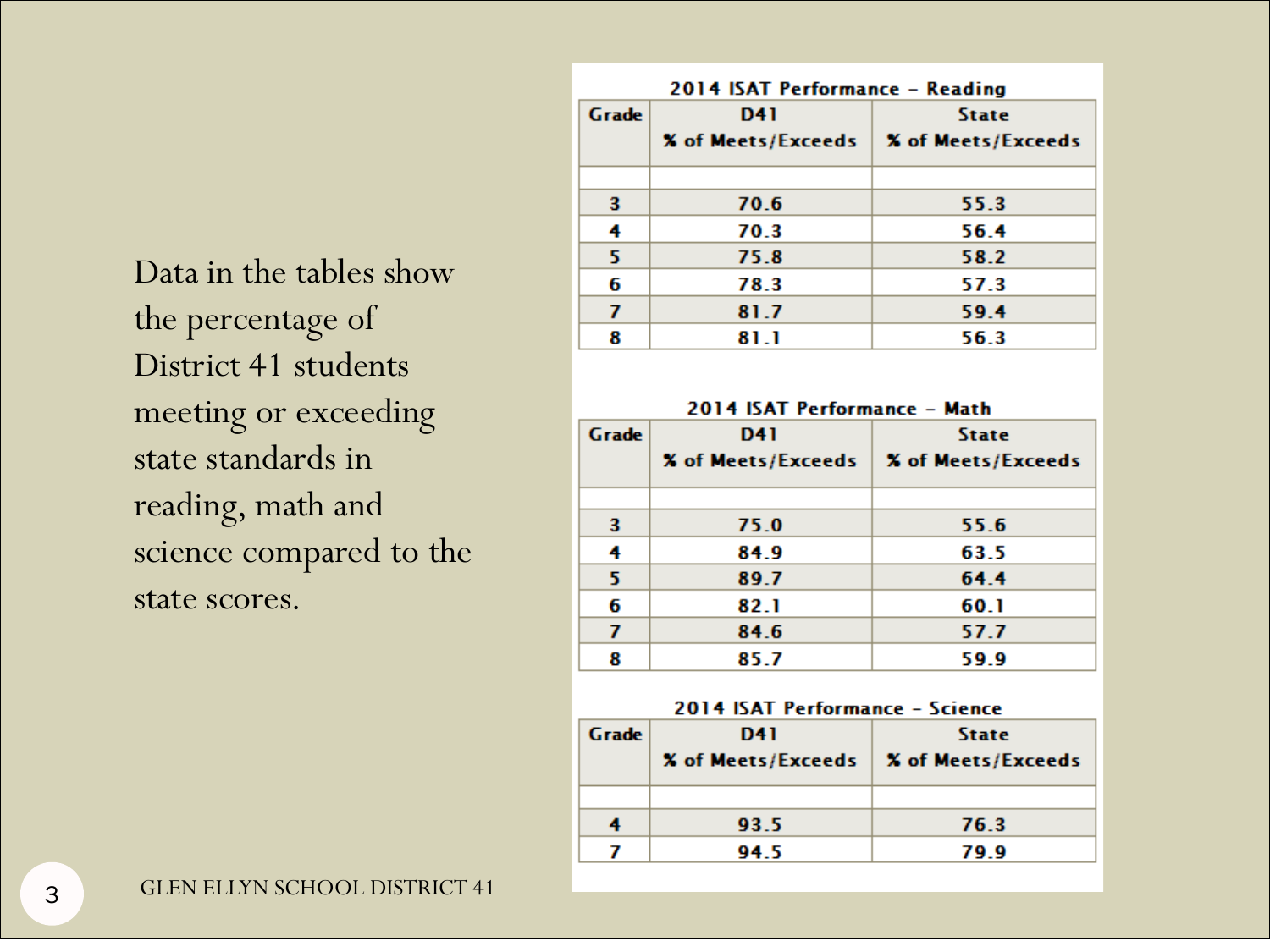

## *New ISAT cut scores and D41 F&P*

*expectations were introduced in school year 2013*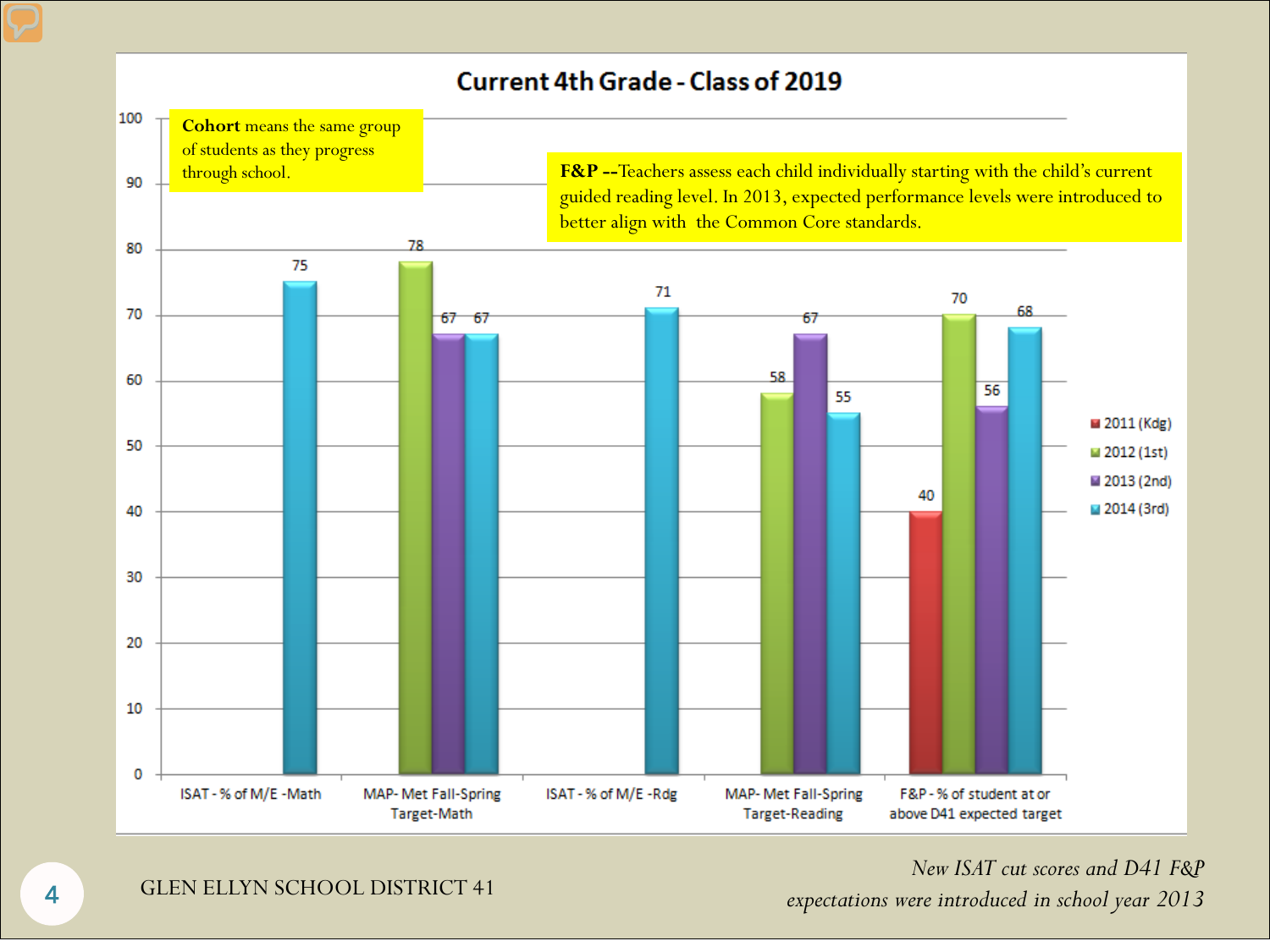### **Current 5th Grade - Class of 2018**



*New ISAT cut scores and D41 F&P* 

*expectations were introduced in school year 2013*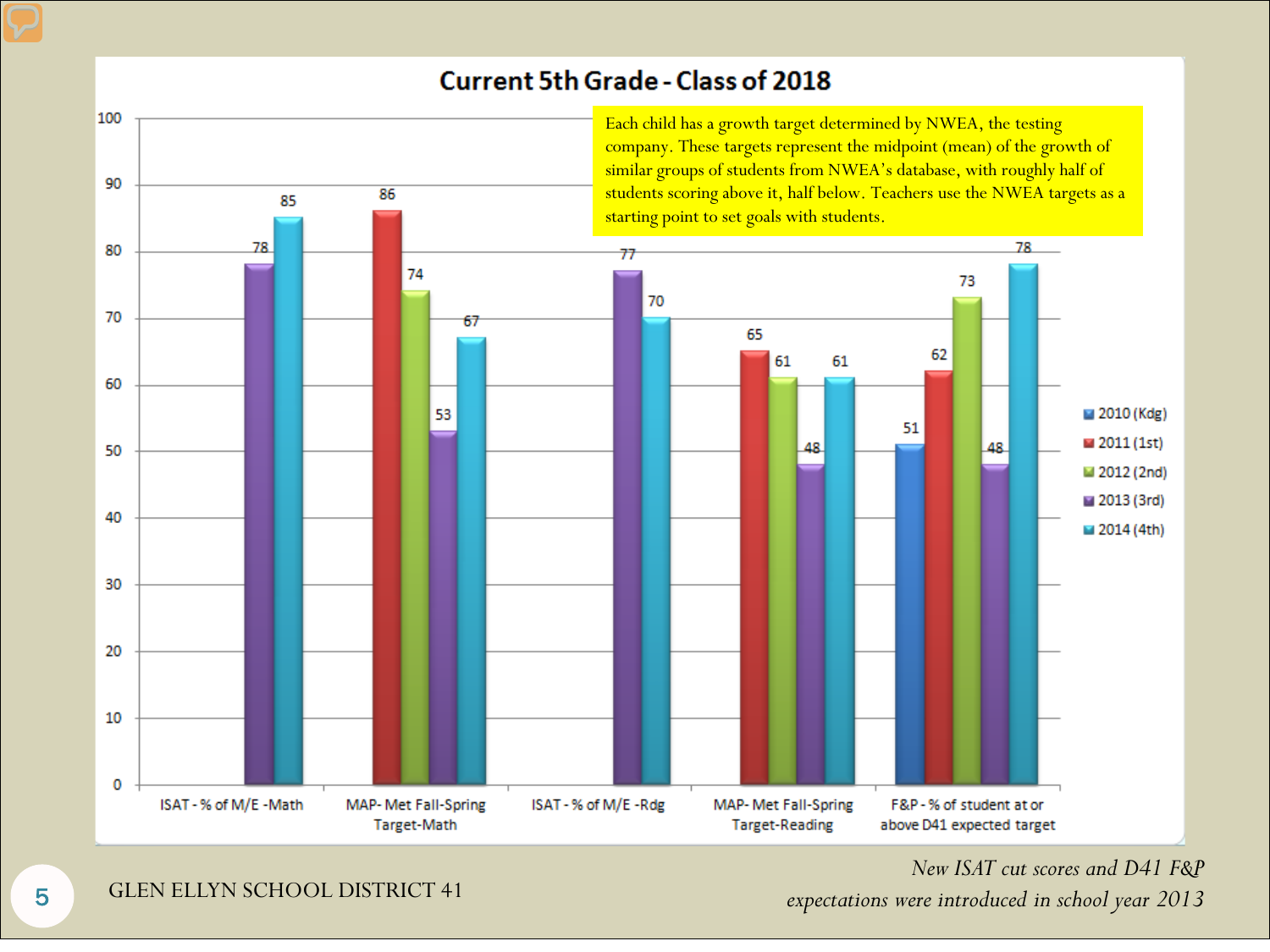### Current 6th Grade - Class of 2017



*New ISAT cut scores and D41 F&P expectations were introduced in school year 2013*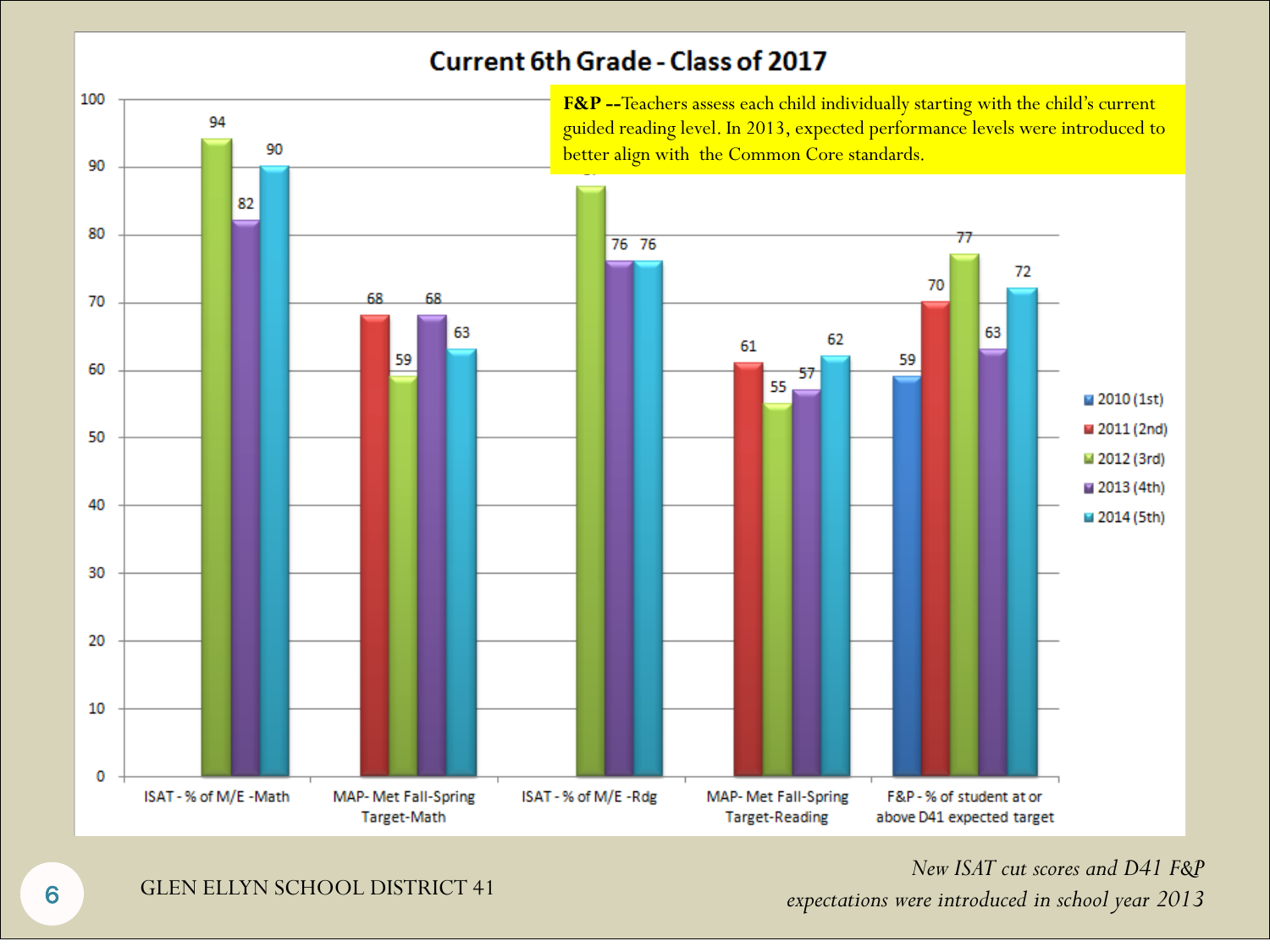

### **Current 7th Grade - Class of 2016**

*New ISAT cut scores and D41 F&P expectations were introduced in school year 2013*

**GLEN ELLYN SCHOOL DISTRICT 41**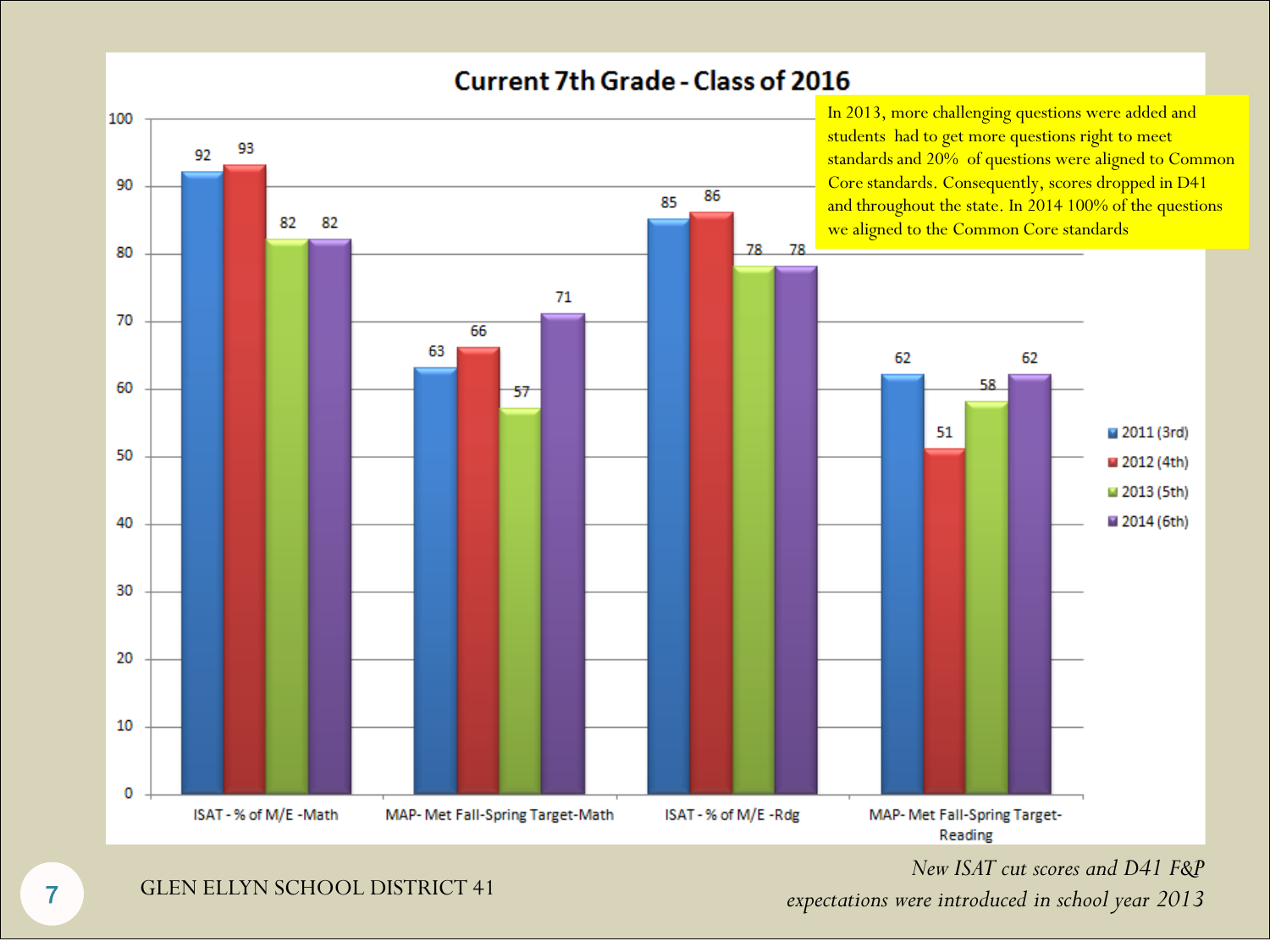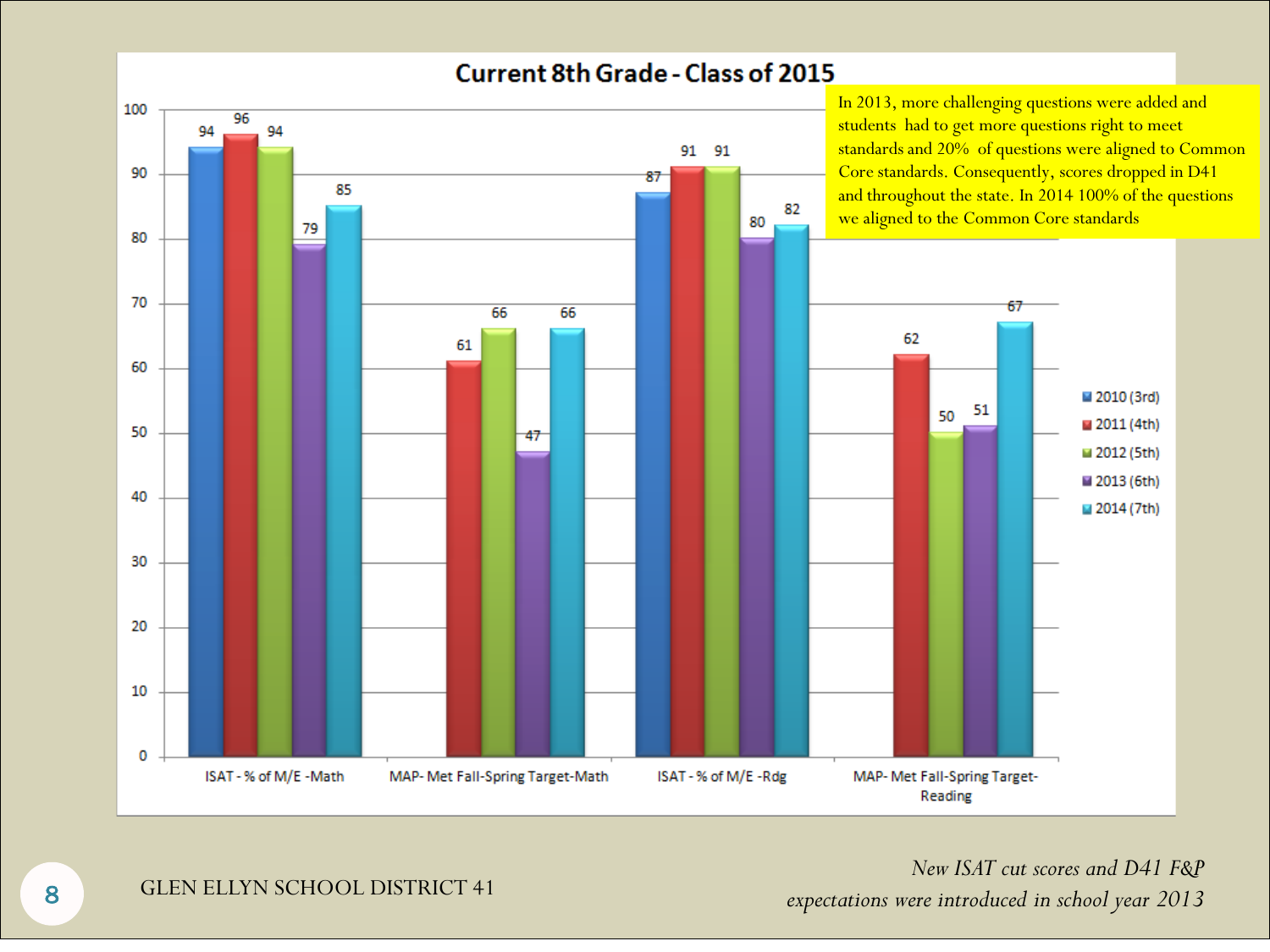

#### **Current 9th Grade - Class of 2014**

*New ISAT cut scores and D41 F&P*  expectations were introduced in school year 2013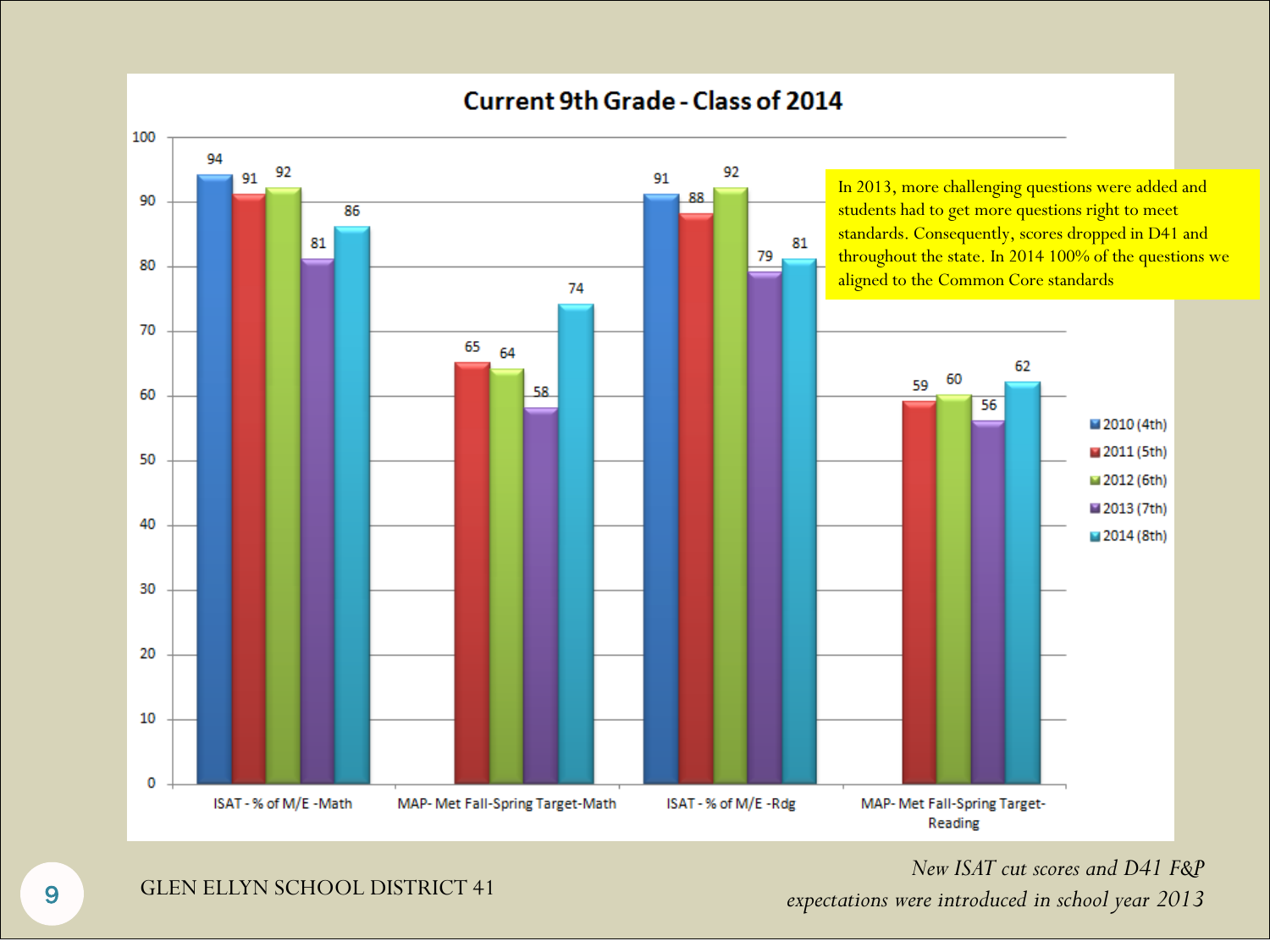

GLEN ELLYN SCHOOL DISTRICT 41

10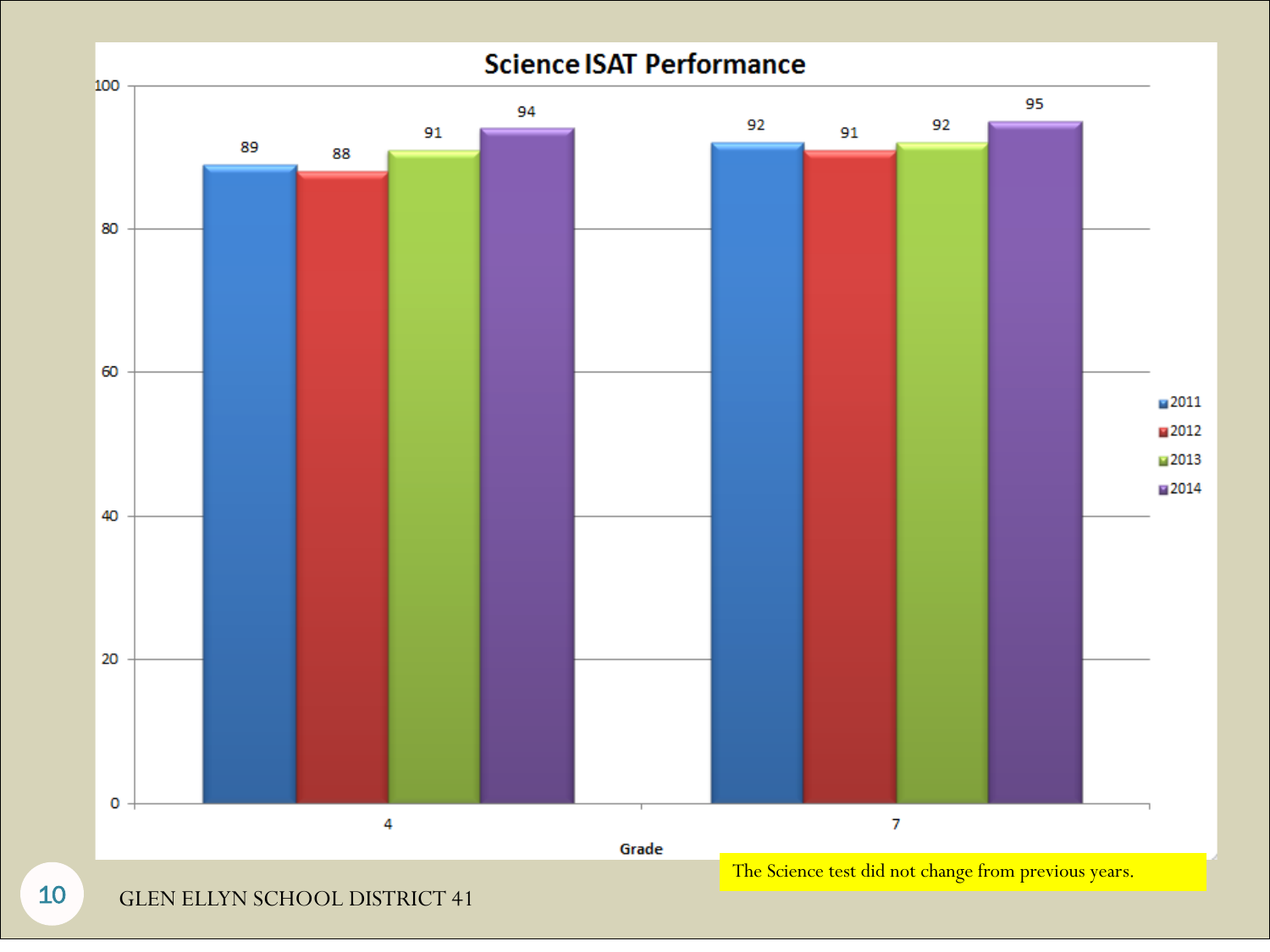# Closing the Achievement Gap

#### Demographic Profile of ISAT 2013-14 Test-takers

| Race and Ethnicity |                     | No. of Students Read M+E Math M+E |      |      |
|--------------------|---------------------|-----------------------------------|------|------|
|                    | <b>White</b>        | 1629                              | 85%  | 90%  |
|                    | <b>Black</b>        | 100                               | 43%  | 49%  |
|                    | <b>Hispanic</b>     | 296                               | 51%  | 62%  |
|                    | $\Box$ Asian        | 259                               | 61%  | 77%  |
|                    | Native American     | 5                                 | 20%  | 60%  |
|                    | Multi-Racial/Ethnic | 84                                | 77%  | 87%  |
|                    | Pacific Islander    | $\overline{1}$                    | 100% | 100% |
|                    | Total               | 2374                              | 76%  | 84%  |

| <b>Income Status</b> |                              |                                   |     |     |
|----------------------|------------------------------|-----------------------------------|-----|-----|
|                      |                              | No. of Students Read M+E Math M+E |     |     |
|                      | <b>IEP</b>                   | 210                               | 40% | 48% |
|                      | 504 Accom                    | 68                                | 62% | 84% |
|                      | LEP                          | 171                               | 14% | 33% |
|                      | Low Income                   | 507                               | 40% | 53% |
|                      | Not Low Income               | 1867                              | 86% | 92% |
|                      | <b>Total Income Category</b> | 2374                              | 76% | 84% |

| Gender |               |                                   |     |     |
|--------|---------------|-----------------------------------|-----|-----|
|        |               | No. of Students Read M+E Math M+E |     |     |
|        | <b>Female</b> | 1135                              | 80% | 84% |
|        | <b>Male</b>   | 1239                              | 72% | 83% |
|        | Total         | 2374                              | 76% | 84% |
|        |               |                                   |     |     |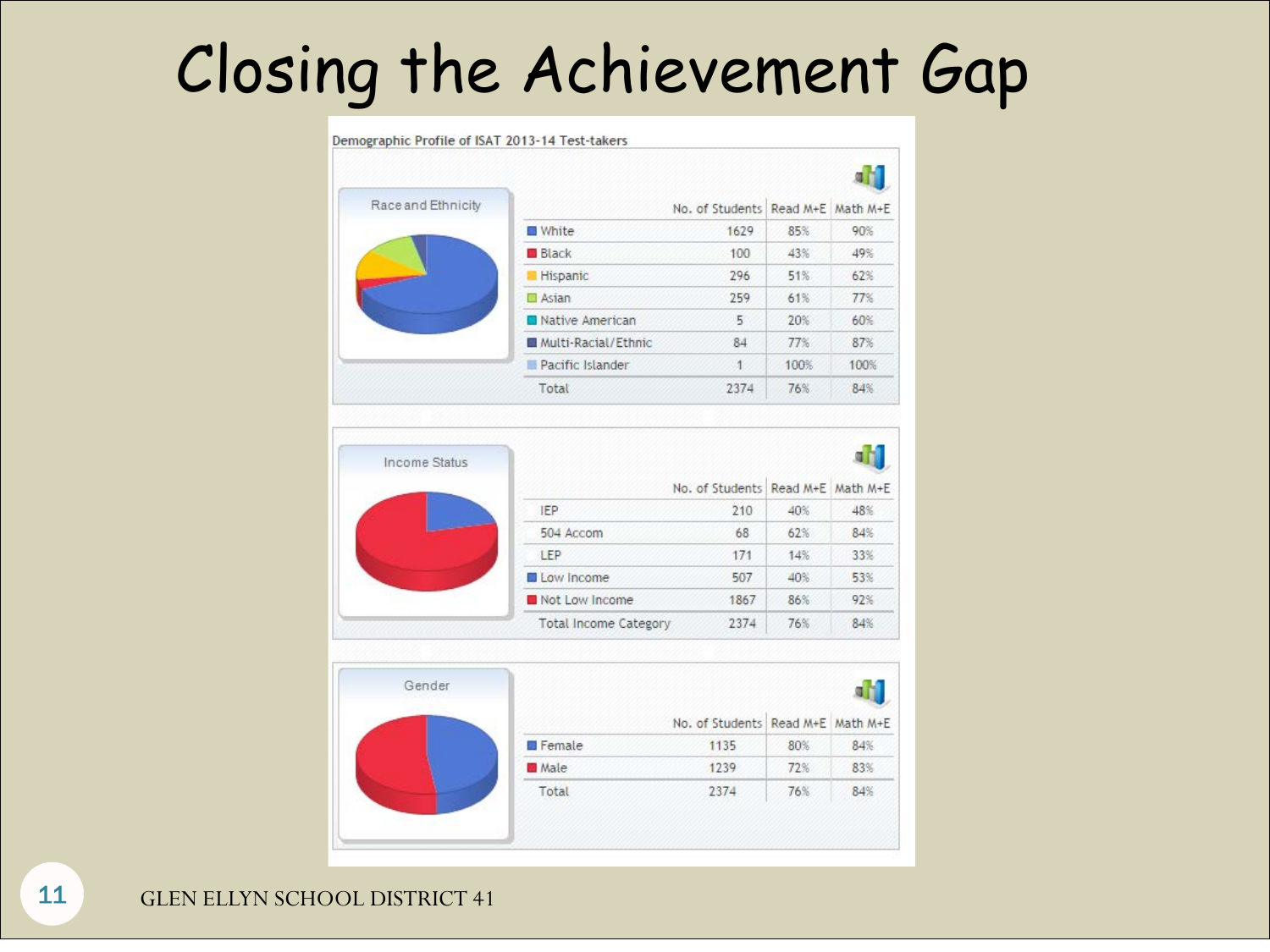## Professional Development Plan

to

## Support the Implementation of D41 Model

- Professional Development Through Planning
	- March 2014, October 2014, January 2015, and February 2015 Institute Days
	- Release days during the 2013-2014 school year
	- Release days during the 2014-2015 school year (district wide and building based)
- Focus on Professional Learning Community Work
	- Supported by structures created by Team 21
	- Teams meet multiple times per week
	- Student Data
- Differentiation
	- Workshop model
	- Guided math/small group instruction supported by math specialists
	- January 2015 Institute Day Professor Patrick Shwarz
	- Ongoing support of implementation by Math and Literacy Specialists
- PBL Training
	- D41 Visit to STFM Lab and STFM Launch
	- Overview of PBL in April Introduction to 60 D41 Teachers
	- Summer Training for all Certified Teaching Staff and Administrators
	- Overview of PBL for Support Staff in October
	- **Ongoing support of implementation by PBL Coaches**
- Multi-Age and Teacher Specialization
	- Training on multi-age structure for all elementary teachers August 2013
	- Conducted focus groups with Level II Teachers last spring about needs
	- January-June visits to classrooms and information sharing with Level III Teachers